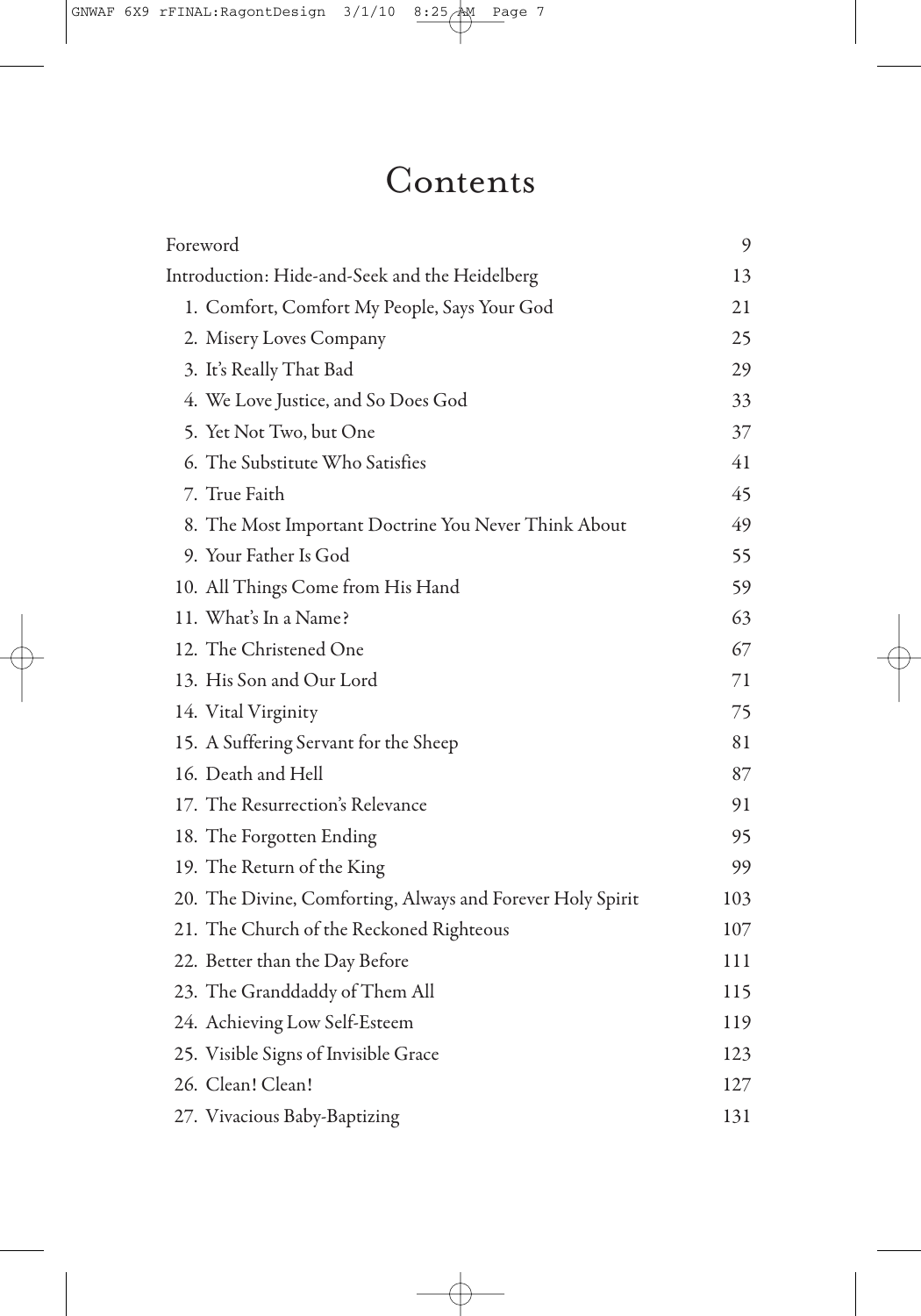| 28. "As Surely"                                          | 137 |
|----------------------------------------------------------|-----|
| 29. A Real Presence?                                     | 141 |
| 30. The Lord's Supper and the Mass: How Wide the Divide? | 145 |
| 31. The Keys of the Kingdom                              | 151 |
| 32. Shall We Sin That Grace May Abound?                  | 155 |
| 33. Dying Away and Coming to Life                        | 159 |
| 34. Delighting in the Law and in the Lord                | 163 |
| 35. A Picture Is Not Always Worth a Thousand Words       | 167 |
| 36. Out of the Heart the Mouth Speaks                    | 171 |
| 37. Are Oaths Always Wrong?                              | 175 |
| 38. A Festive Day of Rest                                | 179 |
| 39. Coming of Age and Respecting Authority               | 185 |
| 40. Getting Away with Murder                             | 189 |
| 41. Swords for the Fight against Lust                    | 193 |
| 42. Justice and Generosity                               | 199 |
| 43. It Hurts So Good                                     | 203 |
| 44. Covetous or Content?                                 | 207 |
| 45. The Why, How, What of Prayer                         | 211 |
| 46. The Indispensable Fatherhood of God                  | 215 |
| 47. First Things First                                   | 219 |
| 48. The Kingdom and the King                             | 223 |
| 49. Willing and Walking                                  | 227 |
| 50. Prayerlessness Is Unbelief                           | 231 |
| 51. Getting It and Giving It Away                        | 235 |
| 52. "This Is Sure to Be!"                                | 239 |
| Epilogue: The Crust and the Core                         | 241 |
| Appendix: Does the Heidelberg Catechism Forbid           |     |
| Homosexual Behavior?                                     | 245 |
| Notes                                                    | 249 |
| Acknowledgments                                          | 253 |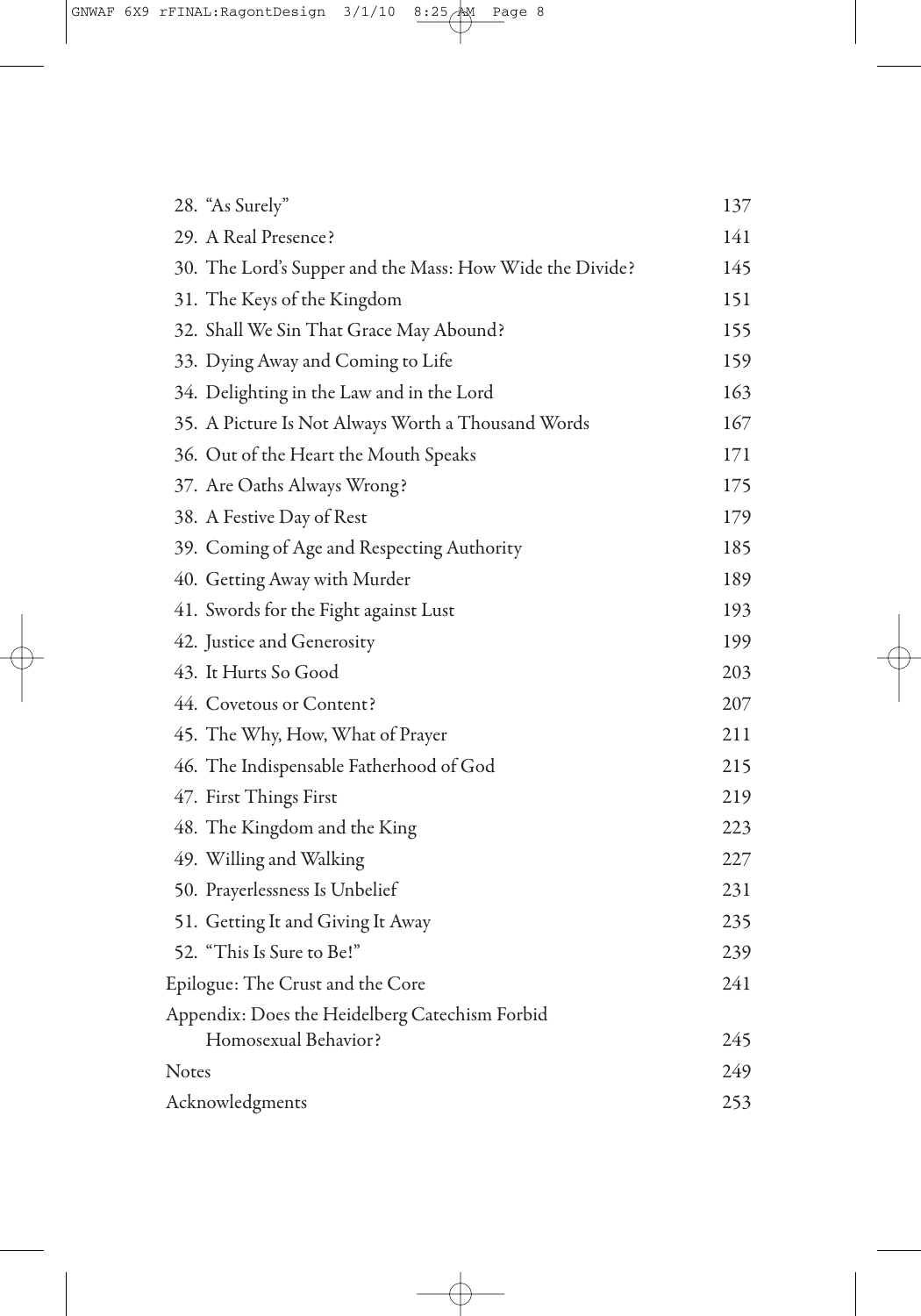# Introduction: Hide-and-Seek and the Heidelberg

**The only thing more difficult than finding the truth is not losing**<br>it. What starts out as new and precious becomes plain and old. What begins a thrilling discovery becomes a rote exercise. What provokes one generation to sacrifice and passion becomes in the next generation a cause for rebellion and apathy. Why is it that denominations and church movements almost always drift from their theological moorings? Why is it that people who grow up in the church are often less articulate about their faith than the new Christian who converted at forty-five? Why is it that those who grow up with creeds and confessions are usually the ones who hate them most?

Perhaps it's because truth is like the tip of your nose—it's hardest to see when it's right in front of you.

No doubt, the church in the West has many new things to learn. But for the most part, everything we need to learn is what we've already forgotten. The chief theological task now facing the Western church is not to reinvent or to be relevant but to remember. We must remember the old, old story. We must remember the faith once delivered to the saints. We must remember the truths that spark reformation, revival, and regeneration.

And because we want to remember all this, we must also remember-if we are fortunate enough to have ever heard of them in the first place—our creeds, confessions, and catechisms.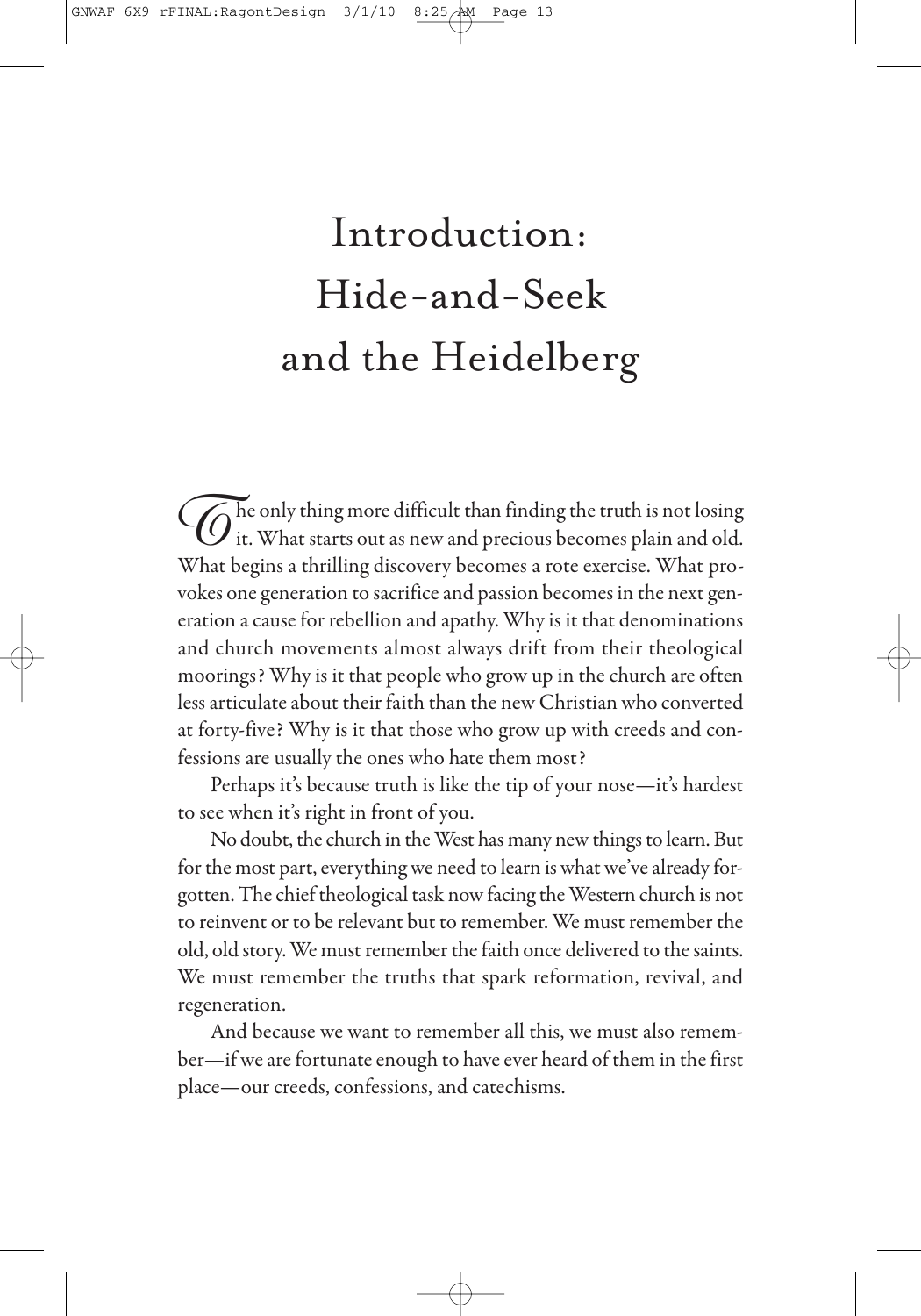Your reaction to that last sentence probably falls in one of three categories. Some people, especially the young, believe it or not, will think, "Cool. Ancient faith. I'm into creedsand confessions." Others will think, "Wait a minute, don't Catholics have catechisms? Why do we need some man-made document to tell us what to think? I have no creed but the Bible, thank you very much." And yet others—the hardest soil of all want nothing more than to be done with all this catechism business. "Been there, done that. *Bor*-ing. I've seen people who knew their creeds backward and forward and didn't make them missional, passionate, or even very nice."

To all three groups I simply say, "Come and see." Come and see what vintage faith is really all about. Come and see if the cool breeze from centuries gone by can awaken your lumbering faith. Come and see if your church was lame *because* of its confessions and catechisms or if your lame church *made* the confessions and catechisms lame all on its own. Whether you've grown up with confessions and catechisms or they sound like something from another spiritual planet, I say,"Comeand see." Comeand see Christ in the unlikeliest of places—in a manger, in Nazareth, or even in Heidelberg.

### BETTER THAN YOU MIGHT THINK (Not as Bad as You Remember)

I love the Heidelberg Catechism, not like I love my wife or I love the Bible, but in a deeper way than I love the Chicago Bears and a more eternal way than I love a good deep-dish pizza. "Love" and "Catechism" are not two words usually heard together, unless it's something like "I love that my church doesn't make kids learn catechism anymore." Nevertheless, I freely confess I love the Heidelberg Catechism. I love it because it's old, it's biblical,and it's true. It's not perfect. It's not infallible. It says too little about some subjects and too much about some others. But it is through and through trustworthy and beautiful, simple and deep. Most of all, I love the Heidelberg Catechism because I love the gospel it expounds and the salvation it proclaims.

I grew up with the Heidelberg. I don't recall having to memorize it cold like some organic chemistry nightmare. It wasn't front and center in my life,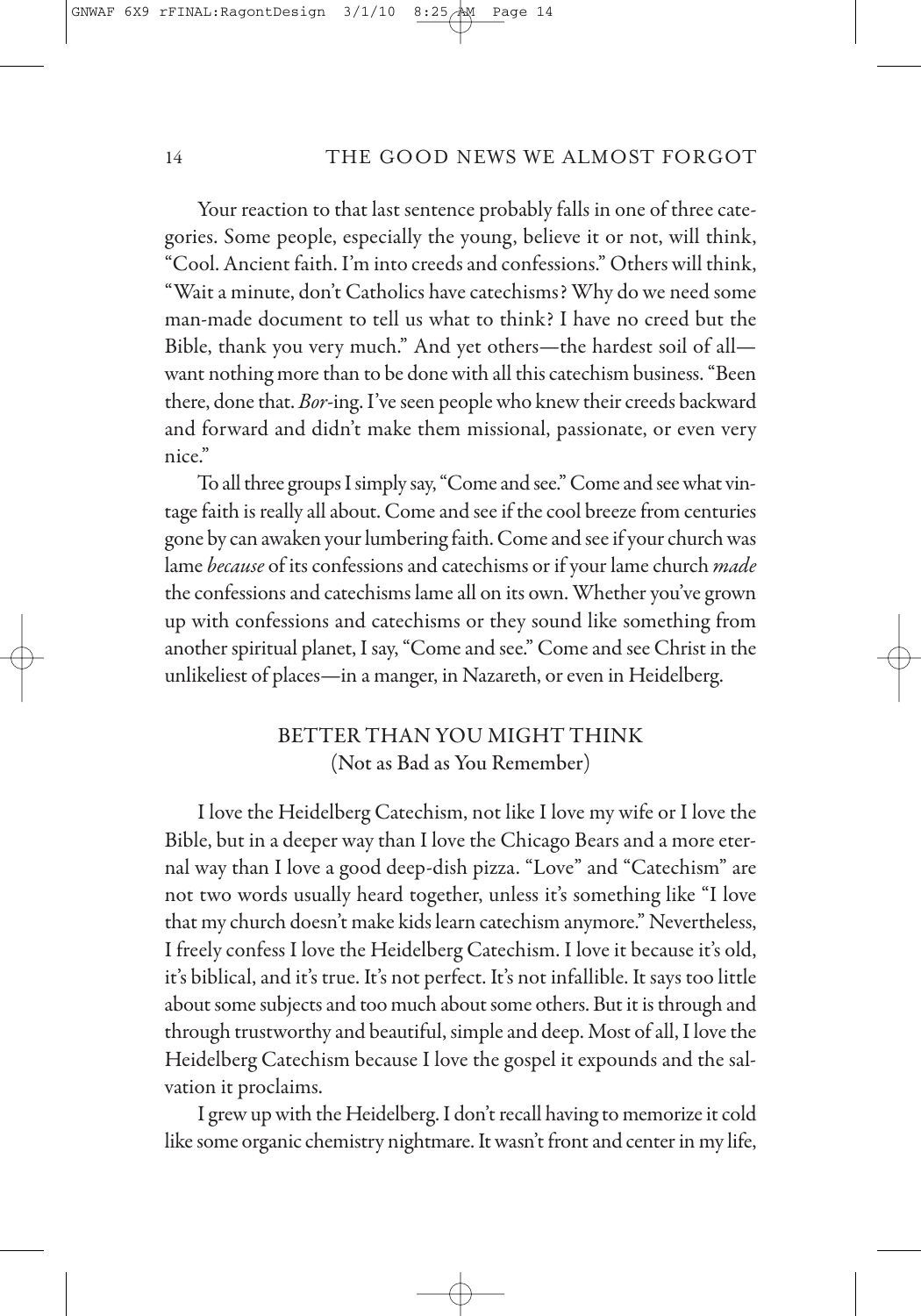but it was there. I'll forever be grateful to my childhood pastor for making meread the Heidelberg Catechism and meet in his office with him to talk about it before I made a profession of faith in the fourth grade. I was nervous to meet with him, even more nervous to meet before all the elders. But both meetings were pleasant. And besides, I was forced to read through all 129 questions and answers at age nine. That was a blessing I didn't realize at the time. Ever since then I've had a copy of the Catechism and have grown to understand it and cherish it more and more over the years.

Not everyone is as keen on catechism as I am. For some, catechisms are too linear, too systematic, too propositional. For others, the catechism gets a bad rap because, fairly or unfairly, the only stories that we hear about catechetical instruction are the stories of old Domine VanderSo-and-so who threatened to smite us hip and thigh if we couldn't remember what God required of us in the Eighth Commandment. More often, catechisms simply never get tried because they are said to be about theology, and theology is said to be boring . . . and words like "Heidelberg" and "Westminster" are even more boring. (Incidentally, I have never been a fan of snazzy Sunday school curriculum that tries to pretend that a catechism is something other than questions and answers about the Bible. You can call it "Journeys with God from the Palatinate" or "Heidelberg Truth Rockets" but it's still a catechism, and our kids know it.)

But even with all this bad press, I think the Catechism can make a comeback. All of us—kids and adults—need to know the Bible better than we know the Heidelberg Catechism. No doubt about that. But all of us—kids and adults—can have our faith strengthened, our knowledge broadened, and our love for Jesus deepened by devoting ourselves to reading rich truth like the kind found in the Heidelberg Catechism. I'll never forget sitting in my Christian education class at my evangelical, non-Dutch, nondenominational seminary. One of our assigned texts was the Heidelberg Catechism—this little book that growing up was usually good for rolling the eyes of students into the backs of their little heads. But my fellow students at seminary marveled at this piece of work. "Where has this been all our lives?" "This will be perfect for Sunday school!" "I'm going to use this for new members' classes!" Most of the Dutch Reformed kids I knew were ready to see the Heidelberg Catechism go the way of the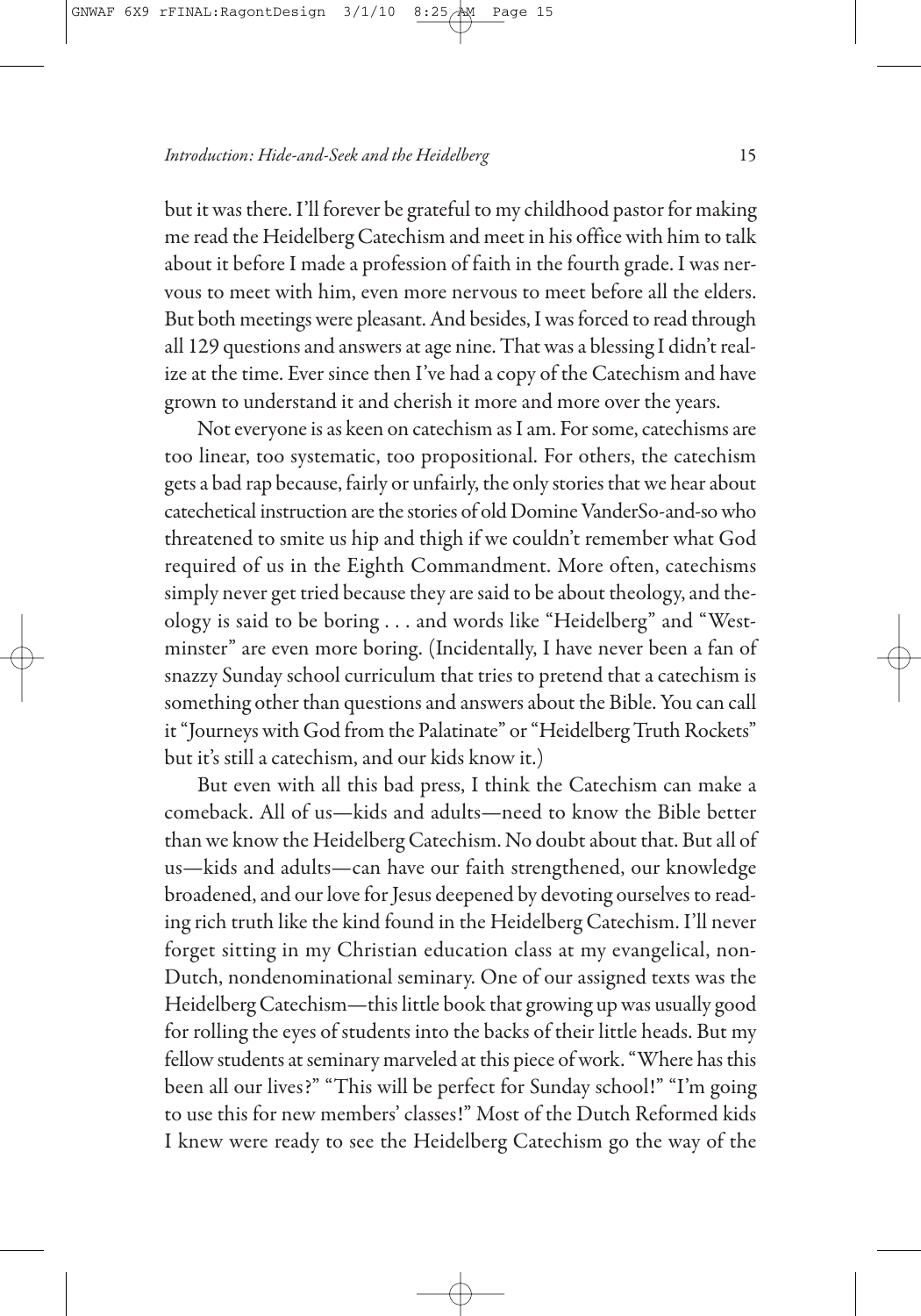dodo bird. But at seminary, my classmates were seeing something many of my peers had missed. The Heidelberg Catechism is really, really good.

#### PURPOSE-DRIVEN TRUTH

In 1562, Elector Frederick III of the Palatinate, a princely state of the Holy Roman Empire (think Germany), ordered the preparation of a new catechism for his territory. A new catechism would serve three purposes:  $(1)$  as a tool for teaching children,  $(2)$  as a guide for preachers, and  $(3)$  as a form for confessional unity among the Protestant factions in the Palatinate. Frederick wanted a unifying catechism that avoided theological labels and was plainly rooted in the texts of Scripture. To that end, he commissioned ateam of theological professorsand ministers (along with Frederick himself) to draft a new catechism. Although the catechism was truly a team effort (including Caspar Olevianus who used to be considered a coauthor of the catechism, but now is seen as simply one valuable member of the committee), there is little doubt the chief author was Zacharias Ursinus.

Ursinus, a professor at the University in Heidelberg, was born on July 18, 1534, in what is today Poland but at that time was part of Austria. Ursinus was the chief architect of the Heidelberg Catechism, basing many of the questions and answers on his own shorter catechism, and to a lesser extent, his larger catechism. The Heidelberg Catechism reflects Ursinus's theological convictions (firmly Protestant with Calvinist leanings) and his warm, irenic spirit. 1

This new catechism was first published in Heidelberg (the leading city of the Palatinate) in January 1563, going through several revisions that same year. The Catechism was quickly translated into Latin and Dutch, and soon after into French and English. Besides the Bible, John Bunyan's *Pilgrim's Progress*, and Thomas à Kempis' *Imitation of Christ*, the Heidelberg Catechism is the most widely circulated book in the world. Since its publication in 1563, the Heidelberg Catechism has been used in scores of languages and is widely praised as the most devotional, most loved catechism of the Reformation. 2

Like most catechisms, the Heidelberg Catechism is largely a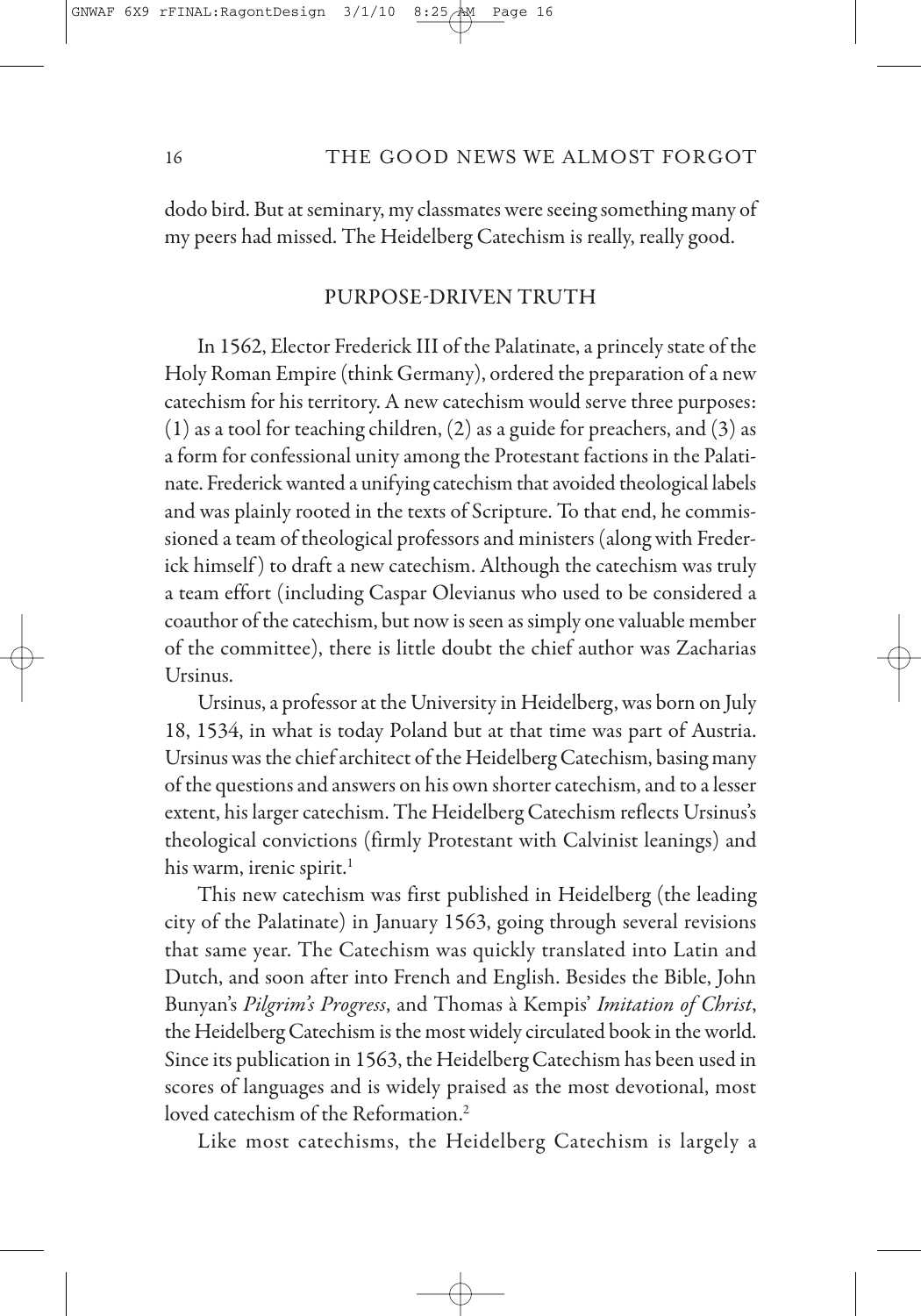commentary on three things: the Apostle's Creed, the Ten Commandments, and the Lord's Prayer. Heidelberg's structure, however, is unique in two ways. First, the overall structure fits into the pattern of salvation found in the book of Romans. After two introductory questions, the Catechism deals with man's misery (Questions 3–11), man's deliverance (12–85), and finally, man's response  $(86-129)$ —or to put it more memorably: guilt, grace, and gratitude. Second, the Heidelberg Catechism's 129 questions and answers are divided into fifty-two Lord's Days. Besides making it easy to preach from the Catechism (one of its original purposes), this division also makes the Catechism convenient for family devotions every Sunday or personal catechetical reflection once a week.

#### YEAR OF THE HEIDELBERG

Not too long ago I devoted an entire year to studying the Heidelberg Catechism.In lieu of my usual monthly church newsletter,I decided to try weekly devotions on the Heidelberg Catechism. Jesus' words about counting the cost came to mind more than once before launching such an undertaking. Would I really make the time—at least three hours a week—to jot down my musings on a 450-year-old catechism?And would anybody read them if I did? I mean, Heidelberg's good, but it's not exactly *Lord of the Rings*. In the end, I'm convinced it was a good undertaking, worth the time and commitment. More seemed to read the devotionals than I thought, and some dear saints made their own binders and faithfully picked up their Lord's Day reading every week in the lobby.

Just as importantly, the Heidelberg Catechism has been good for me. My own personal assessment of my pastoral ministry is that over the past two or three years the gospel has become much more central. Not that I didn't know the gospel or didn't believe or preach the gospel before. But recently, I have taken more delight in the gospel, stayed more focused on the gospel, and made the gospel more explicit in my ministry. The Heidelberg Catechism is partly to thank for this renewed passion. In a church age confused about the essential elements of the Christian faith—and whether Christianity has any doctrinal center at all-the Heidelberg Catechism offers a relentless reminder of the one doctrine that matters most: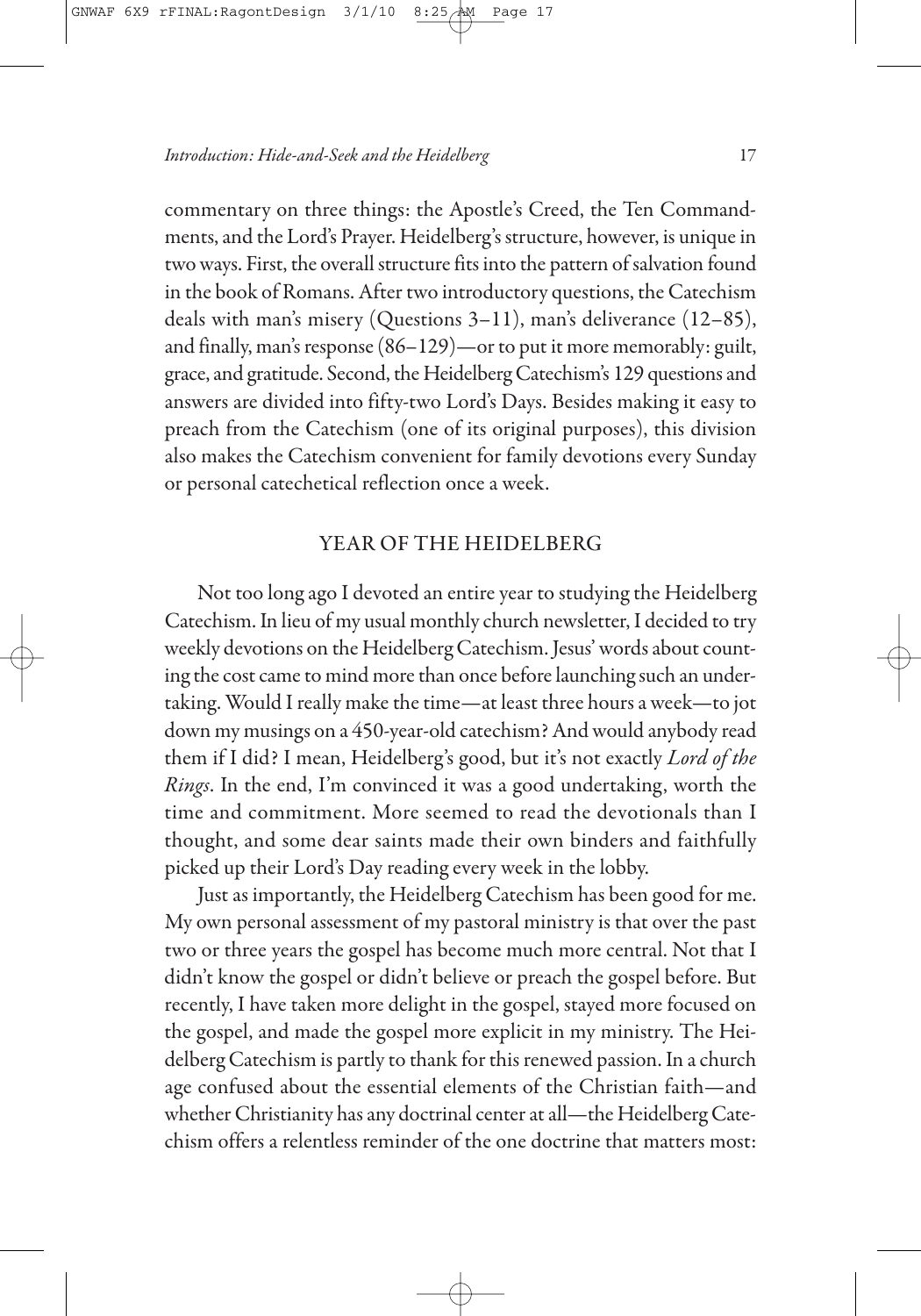We are great sinners and Christ is a greater Savior. I wouldn't have spent a year in the Catechism if I didn't think that doing so would help me know the Bible better and love Jesus more. Mercifully, I believe my year of the Heidelberg did just that.

Those cheery thoughts notwithstanding, I must add that I am saddened to think of how many Christians—Protestants, evangelicals, and Reformed Christians in particular—are blissfully unaware of this treasure right under their noses. I am even more disappointed to think of pastors and professors in the Reformed tradition (and here I'm thinking of mushy mainliners and atheological practitioners) who have been instructed in the Catechism and simply don't cherish the truths it proclaims.

But I'm also optimistic to think how the Spirit might work if a new generation of children, students, pastors, and regular Christian folk thrilled to the gospel so elegantly and logically laid out in the Heidelberg Catechism. The Heidelberg Catechism is simple enough for children and new believers and for anyone who wants a better grounding for his faith. It's also deep enough to pull longtime Christians past the sentimental platitudes and "deeds not creeds" neoliberalism that passes for evangelical spirituality and into cleaner, healthier waters.I daresay the Catechism can even be used evangelistically as a clearheaded, warmhearted explanation of the Christian faith.

#### A LABOR OF LOVE

I have been privileged to have a few books published before this one. And while I loved working on all of them and trust they all were of some help to the church, none of them warmed my soul and drew me closer to God like this one. This book may not seem as timely and I doubt royalty sales will cause me to seek out tax-sheltered annuities, but that's not why Christians should write books anyway. I wrote this book so that others might be drawn into the same gospel ocean that has refreshed me. The gospel summarized in the Heidelberg Catechism is glorious, its Christ gracious, its comfort rich, its Spirit strong, its God sovereign, and its truth timeless. You can meet Christ here, if you will simply come and see.

If you've ever found understanding the Bible a bit like exploring Amer-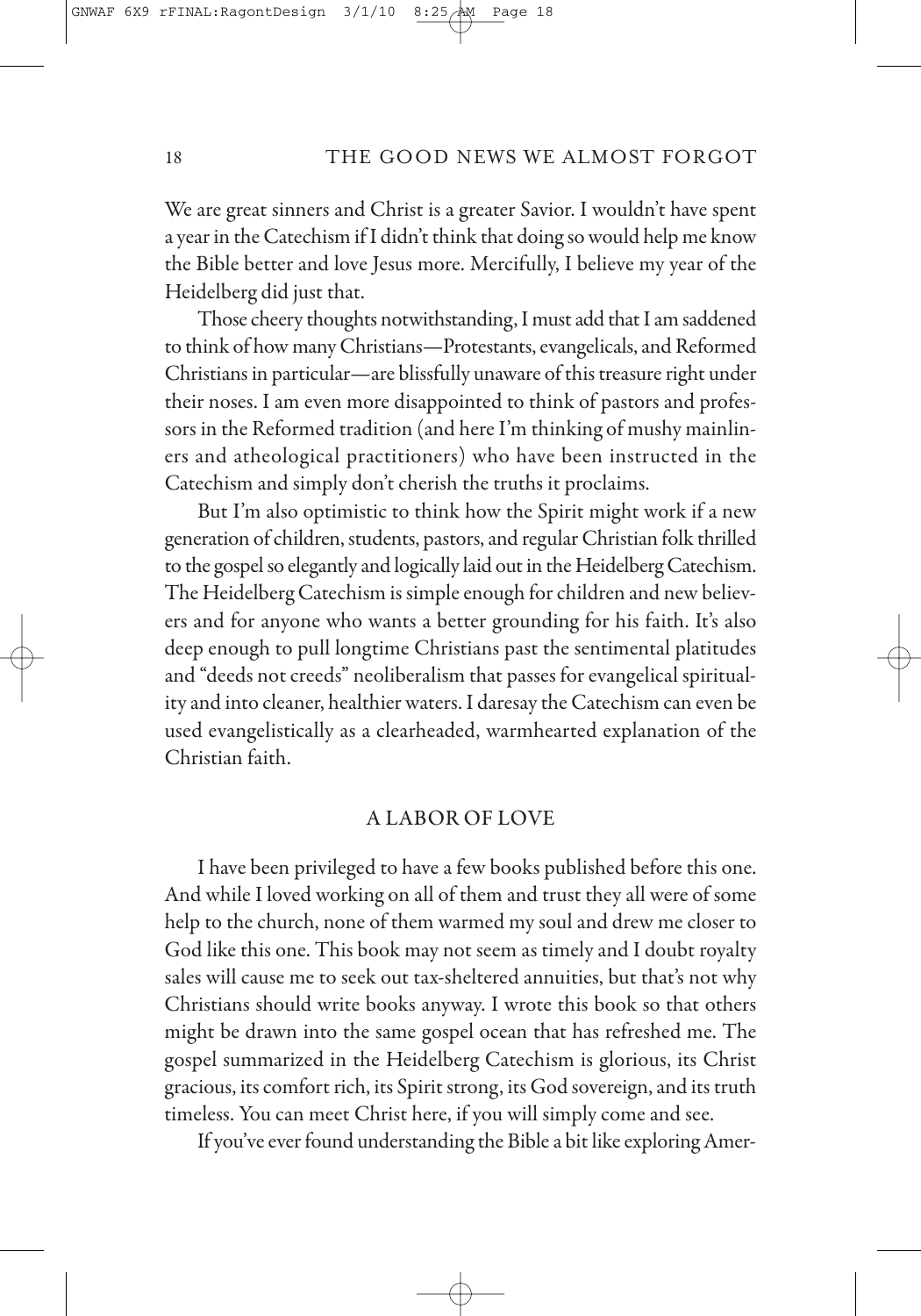ica on foot, interesting but overwhelming and slow-going, why not use the Heidelberg Catechism as a map? The Catechism can help show you the main attractions others have discovered in the Bible and lead you to the best, most important truths of our faith.<sup>3</sup> As the saying goes (to change our metaphors once again), you can see farther when standing on the shoulders of giants. And the Heidelberg Catechism is a giant of mind-sharpening, Christ-worshiping, soul-inspiring devotion. Stand on its shoulders and see more of Christ who saves us from our guilt by His grace and makes us, through His Spirit, wholeheartedly willing and ready to live for Him.